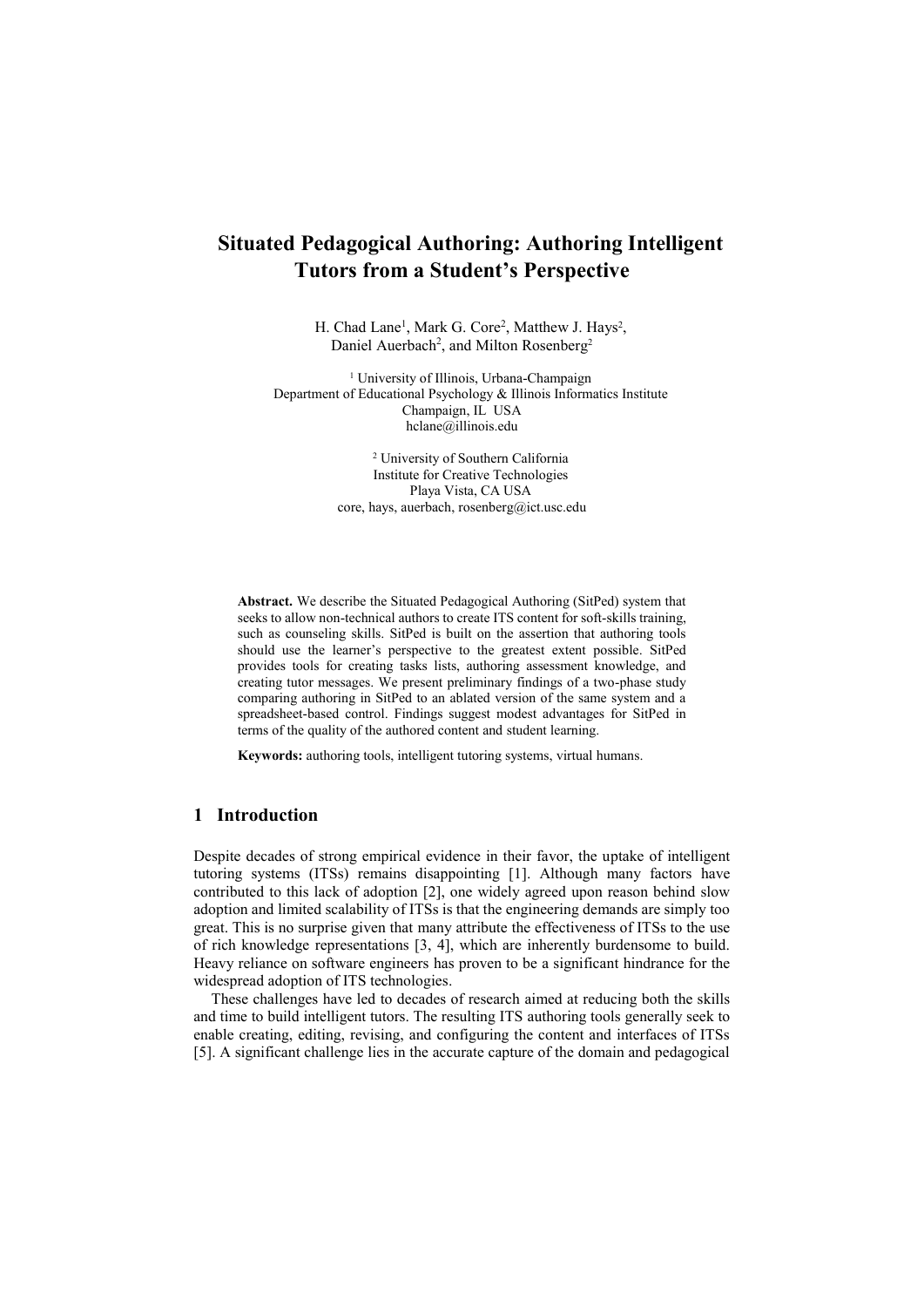expertise required by an ITS, and many authoring tools focus on eliciting this knowledge. In Murray's review of authoring tools [\[6\]](#page-9-5), the top two goals identified are to decrease (1) the effort required to build an ITS (e.g., time, cost), and (2) the "skill threshold" for building ITSs. Systems addressing the first goal include those built for cognitive scientists and programmers, such as the cognitive modeling suite of tools in CTAT [\[7\]](#page-9-6). Murray's second goal, reducing the skill threshold of authors, is the focus of this paper. Systems in this category seek to leverage intuitively accessible tools that elicit the content and knowledge required by an ITS from non-technical users, such as instructors and subject-matter experts. Further, they share much in common with earlier efforts to address the knowledge elicitation problem [\[8\]](#page-9-7), but with the additional burden of needing to address issues related to pedagogy.

A number of research efforts have directly sought to lower the skill threshold of ITS creation. For example, CTAT's second mode of authoring (distinct from the cognitive modeling components) allows authors to develop *example-tracing* tutors [\[9\]](#page-9-8) that heavily leverage demonstration as a key knowledge elicitation technique. REDEEM, another extensive effort to reduce the technical expertise needed for building ITSs, provides intuitive interfaces and a well-defined workflow to produce adaptive, lightweight ITSs for the presentation and assessment of knowledge [\[10\]](#page-9-9). ASPIRE, also in the same category, asks users to design a basic domain ontology and solve problems while the system infers constraints for an ITS [\[11\]](#page-9-10). Evaluations of these tools typically focus on demonstrating efficiency [\[7\]](#page-9-6) and completeness (to what degree do authored models align with hand-crafted models) [\[12\]](#page-9-11). Very little work has attempted to demonstrate the teaching efficacy of the ITSs that can be created, with REDEEM being a major exception [\[13\]](#page-9-12). The remaining sections of this paper summarize situated authoring (our approach), describe our authoring prototype that focuses on soft-skills training, and report initial results of an experiment intended to test the hypothesis that novice authors working in an environment that matches the learner's environment create higher quality and more effective tutoring content.

# **2 Situated Pedagogical Authoring**

Like REDEEM, ASPIRE, and example-tracing tutors, the Situated Pedagogical Authoring system (SitPed) is designed as an easy-to-use authoring tool for eliciting ITS content from subject-matter experts. The current implementation focuses on problemsolving through conversation, such as how to address personal problems in the workplace or motivational interviewing for therapists and social workers. Our research builds on a substantial history of using virtual humans in support of learning [\[14\]](#page-9-13), and specifically to act as role players that provide practice opportunities for soft skills [\[15\]](#page-9-14). In all previous cases, ITS technologies included in these systems were implemented by programmers based on expert interviews and cognitive task analyses.

SitPed was created to overcome this limitation by allowing non-technical authors to provide ITS content without programming. The aim is to place authors in an environment that is maximally similar to the one learners see, in part to constantly remind authors of the learner's experience, but also because it is the context in which their expertise is most beneficial. *We want authors to explicitly tell the system what*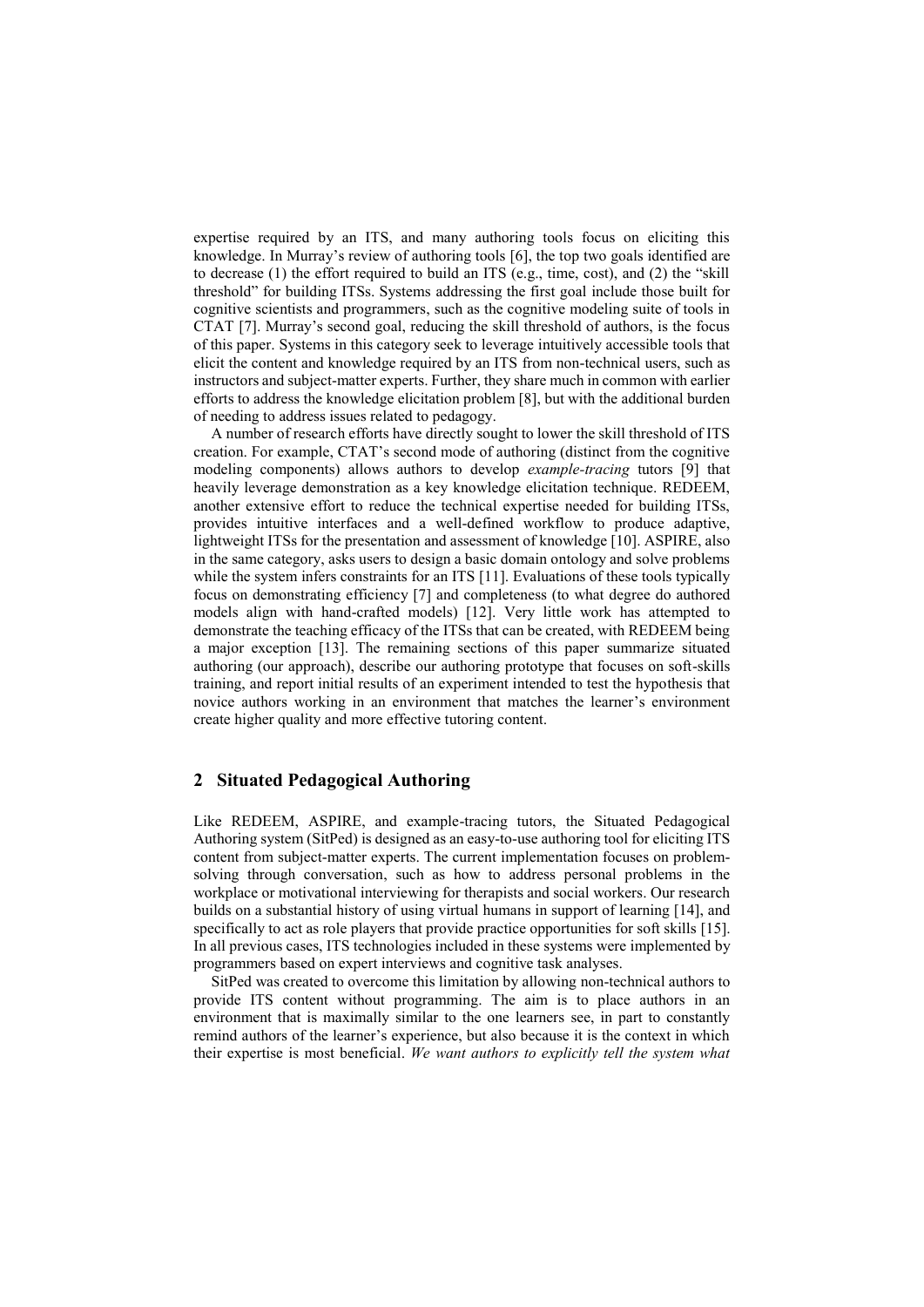*learners should, and should not, be doing in a way that is familiar to them already*. For the purposes of this paper, therefore, we define "situated" authoring to be authoring that is completed in the same learning environment that learners will be using. Our primary hypothesis is that novice authors will create pedagogical content of higher quality when authoring is situated, and thus produce a more effective resulting product. We return to this hypothesis in section 3.

The implementation of SitPed described here is designed to support practice in the ELITE learning environment for leadership training [\[16\]](#page-9-15). Scenarios involve interacting with a virtual human via menus and according to an instructional model derived from a cognitive task analysis. Tutoring in this context involves the assessment of actions that are taken (i.e., how well they align with the prescriptions of the cognitive task analysis) and provision of guidance (i.e., hints and feedback). The ELITE team worked with the USC's Center for Innovation and Research on Veterans and Military Families to create a variation of the system designed for motivational interviewing, MILES, and we specifically used this content while developing and testing the system. In the rest of this section, we describe the current implementation of SitPed and discuss our approach to make authoring of this content more intuitive.

#### **2.1 SitPed workflow**

SitPed includes several connected supporting tools and typically involves many iterations over scenario data. The primary activities, shown in figure 1, include 1) defining tasks that will be practiced, 2) connecting those tasks to scenario data to enable assessment, 3) authoring feedback messages that learners will see, and 4) adding support for post-practice reflection. In this paper, we focus on the provision of coaching during practice (i.e., 1-3). In addition, we assume that scenarios are created by scenario writers separately, leaving SitPed authors the tasks identified above. In the case of ELITE, a separate tool is used for the creation of scenarios, $\frac{1}{1}$  and so tighter integration of the complete authoring process is something we will consider in future work. For the purposes of this paper and the study below, authors focus only on ITS content and use pre-defined scenario files.



**Figure 1.** The SitPed workflow.

Testing one's work is critical in SitPed (as it is with all authoring systems) so the author can see the results of their work in context. The loops present in figure 1 show

1

<sup>1</sup> http://www.chatmapper.com/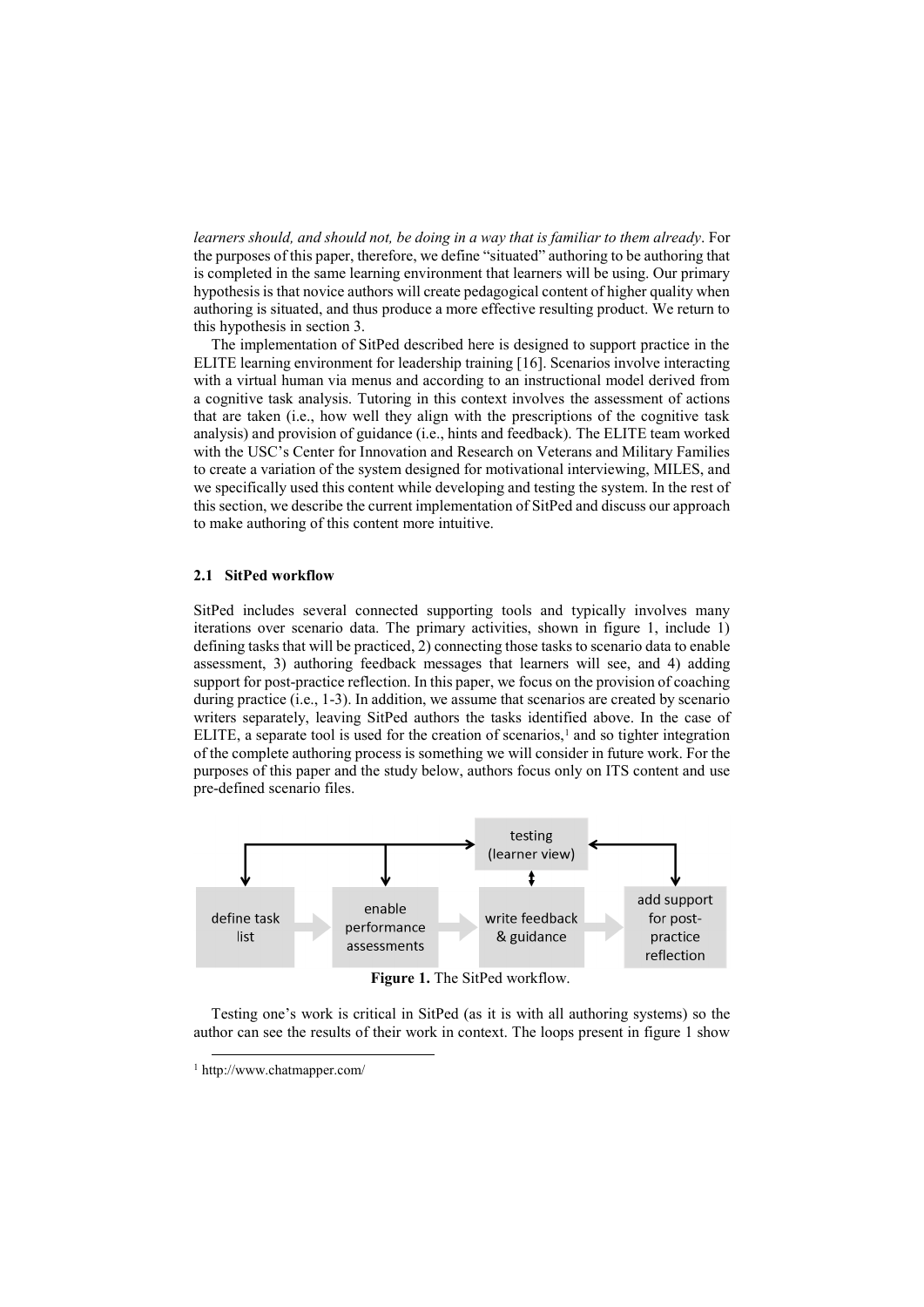how an author might need to return to either edit or create tasks, adjust the assessment links, or update feedback content. The idea of being situated is most apparent when providing assessment knowledge and creating feedback in that the author must:

- specify paths through the problem space by simultaneously *solving* problems (either correctly or incorrectly) and indicating the relevant skills
- pause during problem solving to create hints and feedback messages associated with the current situation.

Since these activities take place in the same learning environment that learners use, SitPed falls roughly into the category of WYSIWYG authoring tools [\[6\]](#page-9-5) because authors are constantly reminded of what the learner sees and does. With SitPed, demonstration is not simply a technique to hide technical details, but a way of organizing the tasks of authoring. It can be difficult for authors to visualize a learner's perspective when working in environments that are simply believed to be intuitive.

## **2.2 Defining tasks**

SitPed provides a simple tool to create simple, hierarchal task models, which define correct and incorrect behavior in scenarios (an example task list can be seen on the right of figure 2, which shows it being used in the assessment phase of authoring). Task lists in SitPed are roughly equivalent to multi-level numbered lists available in many word processors. Such tasks should be derived from a cognitive task analysis or some definitive resource, but we currently impose no such requirement (it is not an automated cognitive task analysis system).

The resulting list, which can be updated as needed throughout the workflow, acts as the functional glue holding the system together. It is not only a description of correct and incorrect behavior, but also a lightweight knowledge representation allowing the linking of instructional elements (e.g., a choice in a scenario) to behavior descriptions at other stages in the authoring workflow. Task lists form the basis for assessment and communication of that assessment to instructors and students. Higher levels of the hierarchy act as general categories while branches and leaves are more concrete, often corresponding to actions that can be taken in a scenario. Leaves of the hierarchy can even contain common misconceptions/mistakes associated with a task.

#### **2.3 Assessment and situated linking of tasks to scenario data**

The current version of SitPed targets branching conversations. At each step in the conversation, learners are selecting utterances from a menu and the virtual role player consults a tree to lookup its response and the next set of menu items. This conversation tree simply contains the lines of the conversation as well as the associated animations corresponding to performance of the role player lines. In branching conversations, it is necessary for the author to play through all branches of the tree and link each possible learner choice to the skills and misconceptions of the domain. This process is illustrated in figure 2. Although the goal is to recreate the learner experience as much as possible, authors need to be able to see relevant context (e.g., the dialog history in the middle) and make annotations corresponding to the skills and common mistakes of the domain.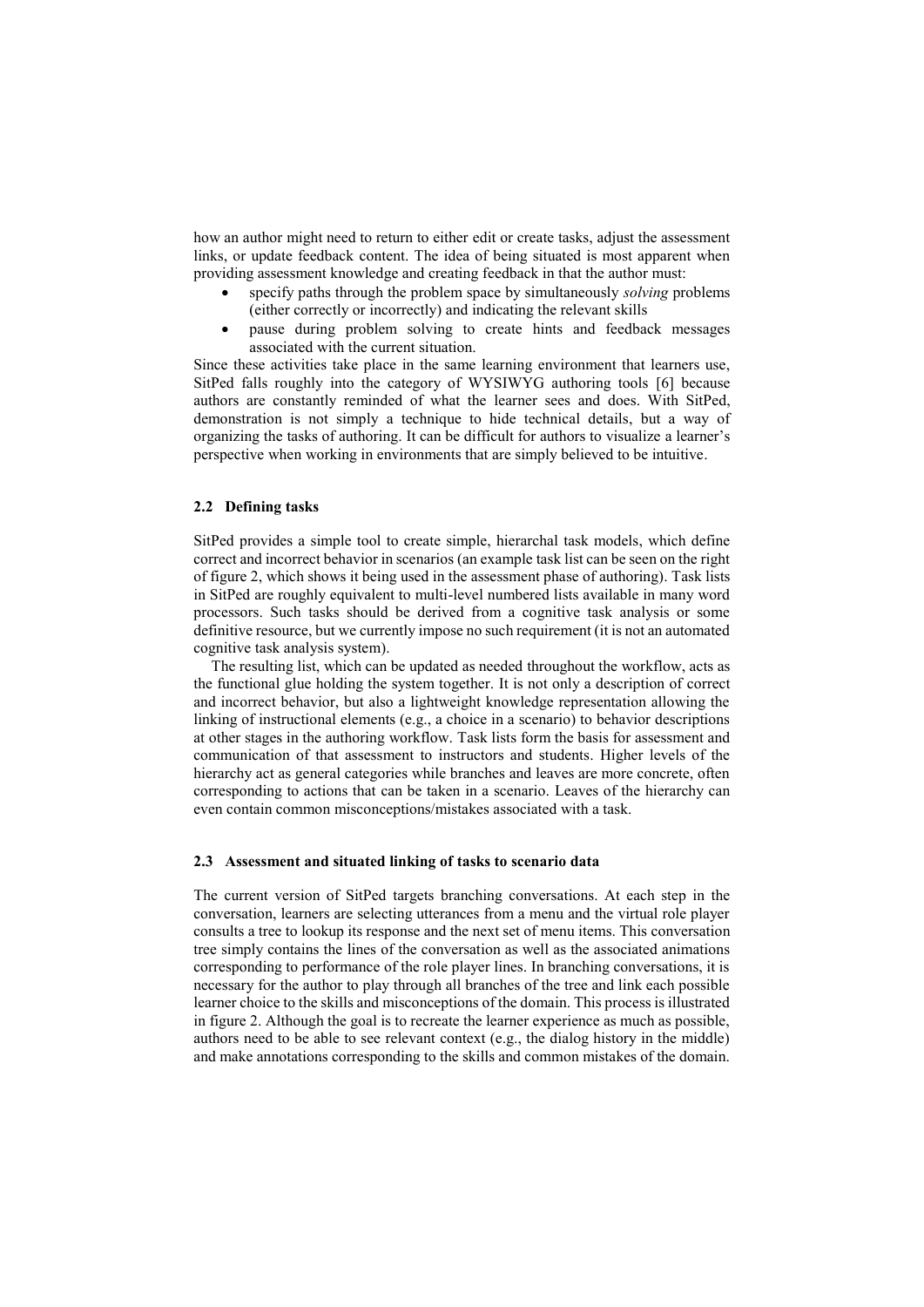To avoid overwhelming novice authors, they are first presented with just dialogue choices and the character, but once they choose to annotate an utterance, a list of tasks is opened and they are allowed to indicate any links that are relevant. For example, if an utterance is an example of reflective listening, the author will click the "+" button next to reflective listening in the task list (see figure 2). This action updates the screen to show the task has been assigned, and this assignment will re-appear on the authoring screen any time this utterance is revisited. SitPed also provides a progress bar which tracks coverage of the problem space.



**Figure 2.** SitPed authoring screen used for linking scenario content to tasks. The virtual role player is animated and speaks according to author choices in the center column (which advances as the interaction proceeds).

This exhaustive exploration of the possibilities is necessary because of the difficulty of automatically understanding the dialogue well enough to identify skills such as reflective listening. As an author works through a scenario, s/he will frequently restart the dialogue to explore new branches and establish links along all or most of the branches in the space. It is acceptable to not tag every action (essentially saying they are not associated directly with any task) and to link an action to multiple tasks. In task domains like counseling it is common to have actions that have both pros and cons – this can be captured by creating a positive link (e.g., clicking the "+" sign next to reflective listening) and creating a negative link (e.g., linking to a mistake such arguing with the client). SitPed displays a colored shape next to each utterance as tags are added: a red circle means "incorrect" (all links are negative), a green square means "correct" (all links are positive), and a yellow diamond means a "mixed" set of links.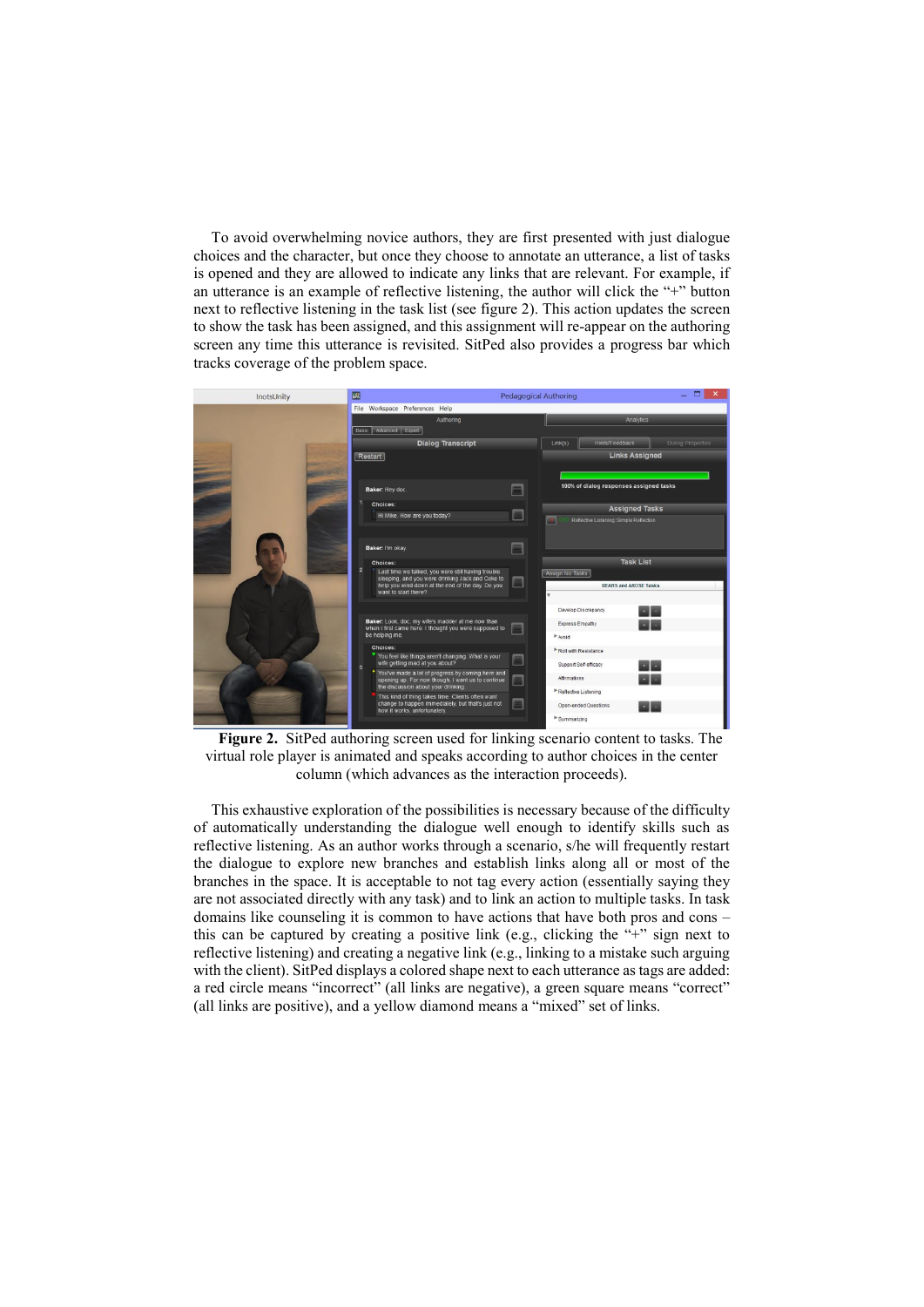#### **2.4 Authoring hints and feedback**

When an ITS gives a hint or explains why something is wrong, it is a critical moment in learning. In SitPed, it is simple to create either hints (that are delivered when a learner is stuck or unsure about what is best) or feedback (that explain why an action had a specific impact on the character). Authors can choose to author tutor messages simultaneously with assessment tagging, or do it separately in a second pass through the scenario. To do so, when an action is selected (i.e., an utterance



**Figure 3.** SitPed testing screen.

is clicked in the center column of figure 2), the author can select the "Hints/Feedback" tab in the authoring environment and enter the text they want to be delivered. To see a message delivered, an author can use "testing" mode, which is described next.

#### **2.5 Testing and iterative development**

Although the main authoring screen is situated, it was still necessary to provide a special testing screen. One advantage of the testing screen is that all editing controls and displays can be removed. Furthermore, the testing screen can replicate the user interface that delivers the authored content. Figure 3 shows the current testing screen. The virtual human is also displayed but we omit this from figure 3 for space reasons. The choices for how to respond to the virtual human appear on the testing screen. The correct, incorrect and mixed color codes are shown to learners in a sideways traffic light display which currently shows a mixed assessment of the previous choice. The lights provide immediate flag feedback and come from the links authors have made to the task list (section 2.3). Hints and feedback are solicited and learners click the appropriate button to request guidance when it is available. In this case, the user has clicked "Request Hint" and we see the hint in the bottom left corner.

## **3 Preliminary two-phase study**

The hypothesis driving the design of SitPed was that an authoring environment that maximizes similarity to the actual learning environment will be more accessible to novice authors and support them in creating more pedagogically effective and higher quality ITS content. The study summarized in this section focuses on both properties of the authored content *and* on how well students learn from it. Thus, a two-phase study of SitPed was conducted in 2014 with subject-matter experts (phase 1, in the spring)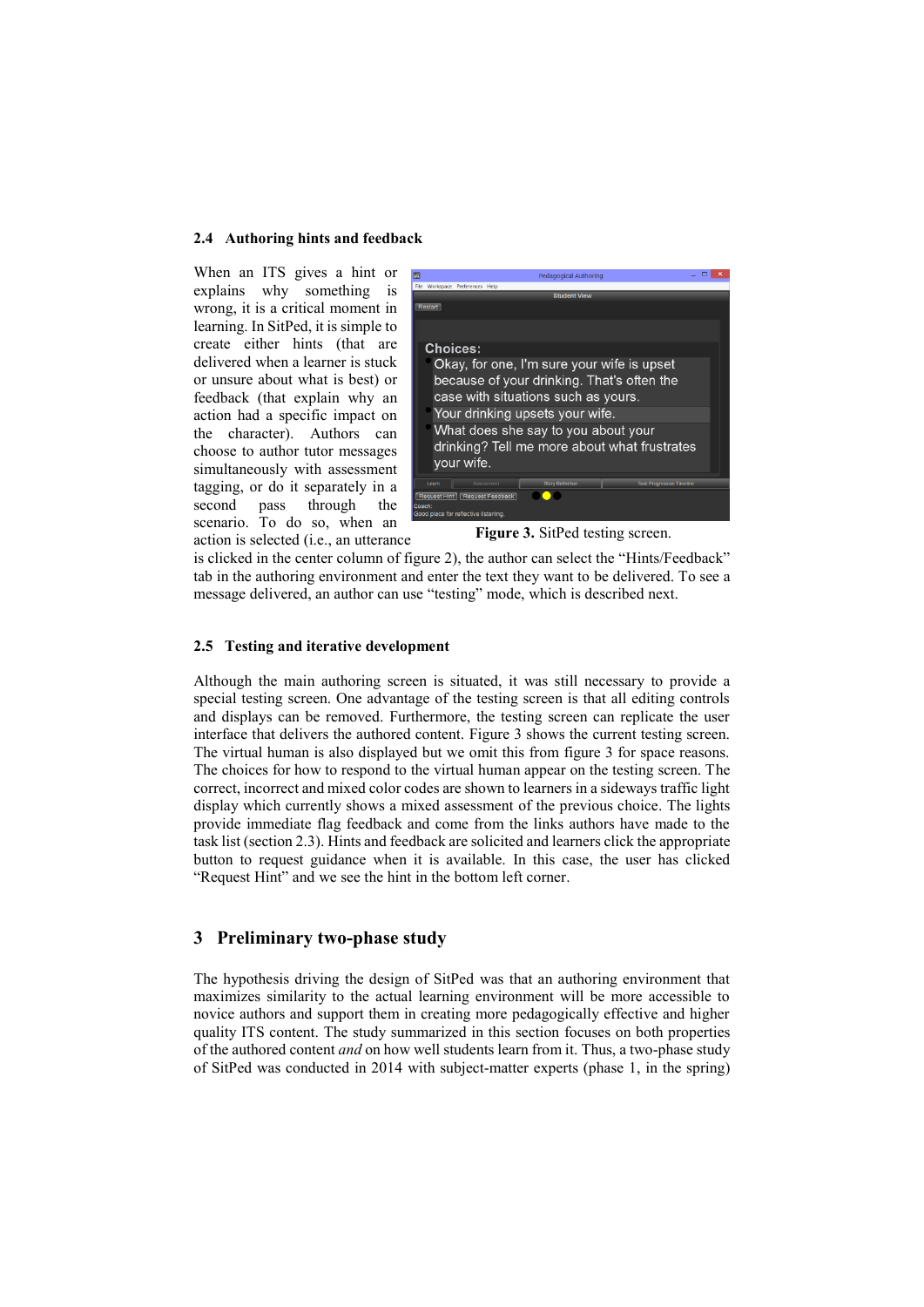and with college students (phase 2, in the fall) who had no experience with motivational interviewing (MI), our selected task domain.

#### **3.1 Experimental design and procedure**

In the first phase, a set of 11 domain experts from the USC School of Social Work with academic training and practical experience in MI were paid \$50 to author ITS content for one scenario. They were split across three authoring conditions with the authoring interface acting as the lone independent variable:

- 1. **Full SitPed (N=4)**: the system as described in this paper.
- 2. **SitPed Lite (N=4)**: scaled-down version with hypertext-only (no graphics or sound, or supporting tools, like the progress bar)
- 3. **Spreadsheet (N=3)**: a specialized spreadsheet containing fields corresponding to data populated by SitPed, such as assessment links and tutor messages.

The Spreadsheet group was designed to intentionally be *non-situated* and those authors did not have the opportunity to test their resulting system at any time (i.e., they only filled in a spreadsheet and were given none of the SitPed tools). The spreadsheet was carefully created by an Excel expert (the third author) and designed to be as supportive as possible by restricting values in certain places, fixing the title rows, and so on. As a way to learn about why they were authoring, participants in phase 1 (experts) were asked to interact with a character from a different scenario and see tutoring in action. All participants were told that the data they were providing would be used for novice MI students at a later time. The same scenario data and task lists were given to all authors who were asked to link actions in the scenario to tasks and craft tutor messages (both hints and feedback). The predefined task list was a simplified version of the actual task list used in the MILES system, and contained 12 entries. The design of the three conditions is intended to capture three varying degrees of "situatedness", with a spreadsheet being entirely divorced from the learning environment and full SitPed being an almost full match. SitPed lite ablates many of the features of full SitPed and was designed to provide interactive authoring without many of the immersive features (animation, sound, etc.).

In the second phase, the data sets generated from each condition were used to create three separate tutoring systems, randomly using one of the data sets from each corresponding group. 71 college students from the University of Southern California participated in phase 2 of the study and were either compensated with course credits or paid. To measure knowledge, we used the Motivational Interviewing Knowledge and Attitudes Test (MIKAT) [\[17\]](#page-9-16), which consists of 15 true/false questions followed by a selection task that gauges understanding of MI principles. Participants began by taking the MIKAT, watching a video about MI and how to use the testing screen of SitPed, and then interacted with the test scenario (from one of the three conditions) 3 times in a row. Participants then interacted with a new scenario without tutoring, to act as a performance-based post-test. Finally, participants took the MIKAT again and completed a post-test survey. A summary of the full experiment is shown in figure 4.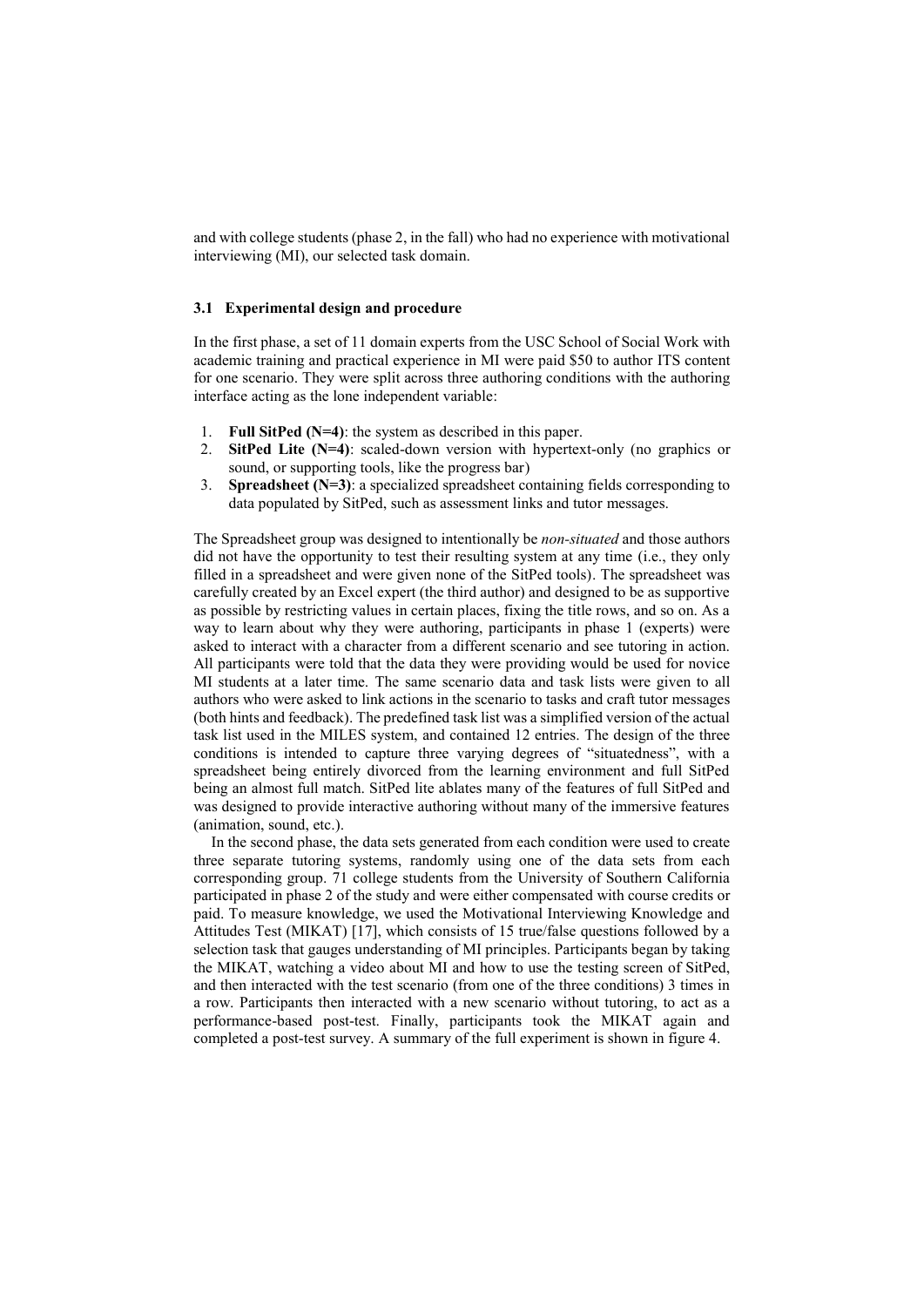

**Figure 4.** SitPed two-phase experimental design.

#### **3.2 Phase 1 results: Differences in authored content**

Because of the low number of authors (a total of 11 spread across the 3 conditions), we report only the raw, descriptive data here and consider them as formative. In general, the 11 experts were observed to work diligently in the three hours allocated and revise their work frequently. Further, they were also told that completeness was not a requirement, but to focus on areas they believed would be the most difficult for students. So, for example, it was not necessary to create a hint for each and every choice point or link multiple tasks to every action.

First, some important differences in terms of the number of tutoring messages created (see the "count" columns in Table 1). Authors using the spreadsheet created, on average, 40.7 hints out of a maximum of 72 and 80 feedback messages out of a maximum of 113 in the given scenario while those in the two SitPed conditions created far fewer. These large differences may be due to the spreadsheet doing a better job of helping the author see the scope of the work in front of them  $-i.e.,$  they are able to see two columns of a spreadsheet that they are being asked to fill. However, when we look at the length of the messages authored ("length" columns in Table 1, which show the character counts of the messages), the reverse pattern is seen. Authors in the SitPed conditions created longer messages (113, 68, 105, and 98 characters) than those in the Spreadsheet group.

| <b>THEIR IS DETECTORED IN THE HOUSE COMMUNICATE HIM HALLOTER INTERFERIOR AT LITTLE</b> |      |      |      |                                                       |      |           |
|----------------------------------------------------------------------------------------|------|------|------|-------------------------------------------------------|------|-----------|
| Condition                                                                              |      |      |      | Fbk count Fbk length Hint count Hint length 1st links |      | 2nd links |
| SitPed full                                                                            | 22.5 | 105  | 4.50 | 113                                                   | 106  | 67.5      |
| SitPed lite                                                                            | 6.25 | 98.0 | 11.8 | 68.0                                                  | 98.3 | 59        |
| Spreadsheet                                                                            | 80.0 | 42.0 | 40.7 | 17 O                                                  |      | 37        |

**Table 1.** Differences in tutor messages authored and authored links between groups.

Second, with respect to task links established, authors are being asked to identify tasks that are relevant to actions available at any given choice point. Table 1 (last two columns) show very few differences in this dimension, with the possible exception of creating second links, which imply that the author feels a particular action is related to more than one task.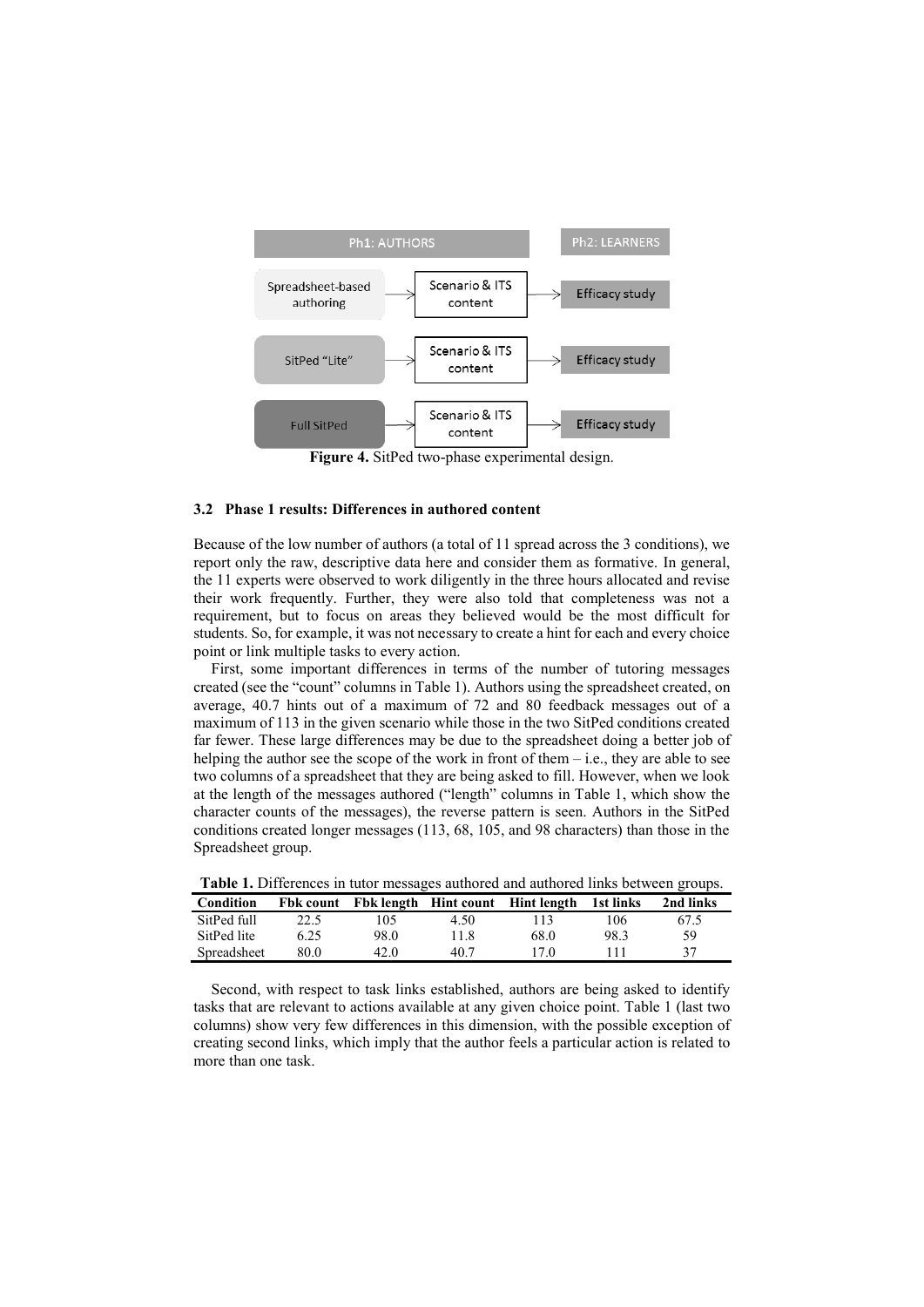#### **3.3 Phase 2 results: Impacts of SitPed on student learning**

In phase 2, participants were randomly assigned to one of three groups. Due to technical problems and participant errors (some independently chose to work through scenarios more times than requested), we ended up with 18, 20, and 16 in the three conditions (SitPed, SitPed lite, and the spreadsheet); thus, we only used data from 54 participants.

The MIKAT provided two different measures of learning: responses to the true/false questions and score on the concept selection task. In terms of T/F responses, we found a main effect of condition between participants favoring SitPed over the spreadsheet group (mean gains of .135 to .054, F(2,52)=3.635, p=.033). No other significant differences exist between the other groups, although a main effect overall was found (F(1,52)=20.511, p<.001). On the concept selection task, no significant differences emerged between conditions, although again an overall effect was found (F(1,52)=132.734, p<.001). Thus, the



three authoring conditions.

lower quantity of feedback and hint messages created in SitPed authoring did not hurt performance of learners. It may be the case that the SitPed condition had higher quality of links which drive the flag feedback seen by learners. Alternatively, messages in the spreadsheet condition may have actually hindered learning.

# **4 Conclusion**

We have presented Situated Pedagogical Authoring (SitPed), an approach to authoring built on the assertion that authoring tools should use the same learning environment that students use, to the greatest extent possible. Leveraging proven techniques such as programming by demonstration, SitPed authors are able to define positive and negative learner behaviors and create tutor messages in the context of the same environment that students use. Our preliminary study shows modest advantages for SitPed in terms of the quality of authored content and learning gains from the resulting tutors. In future work, we hope to deepen the integration of scenario authoring with ITS authoring and better understand the qualitative differences between tutoring content created in SitPed versus that created in less immersive systems, such as a spreadsheet or other noncontextualized approach.